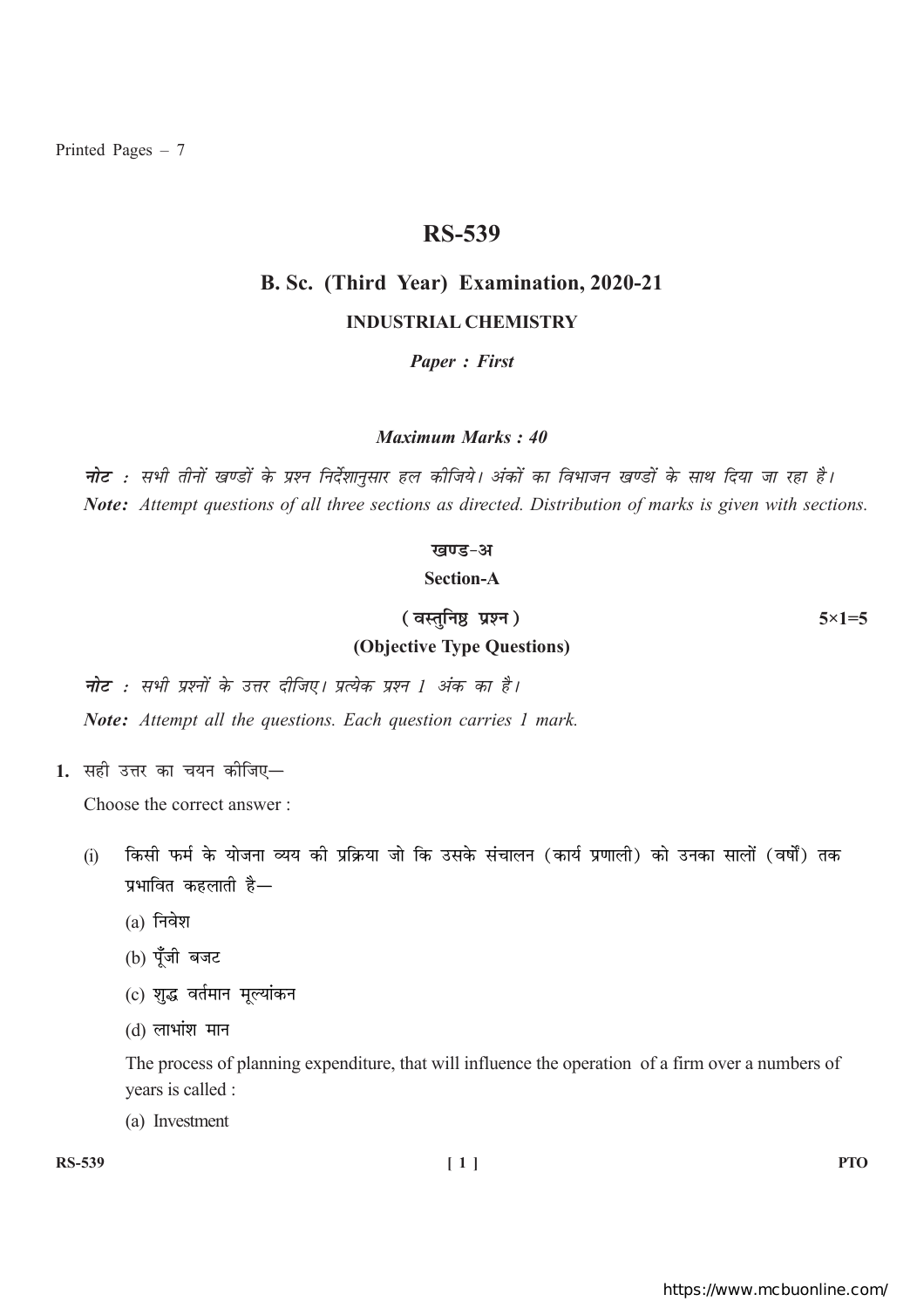- (b) Capital budgeting
- (c) Net present variation
- (d) Dividend valuation
- उपभोक्ता संवर्धन तकनीक जिसमें नये उत्पादों की खरीदी पर उत्पादों का प्रस्ताव कम कीमत पर अथवा बिना  $(ii)$ कीमत के किया जाता है, के अन्तर्गत वर्गीकृत की जा सकती है—
	- $(a)$  नमूना
	- (b) कृपन
	- $(c)$  प्रीमियम
	- (d) नकद वापसी

Consumer promotion technique in which products are offered at low cost or free of cost on purchase of new product is classified as :

- (a) Sample
- (b) Coupon
- (c) Premium
- (d) Cash refunds
- उद्योगों में अधिकांश विवादों की समस्या सम्बन्धित होती है—  $(iii)$ 
	- $(a)$  वेतन
	- (b) हानि (नुकसान)
	- $(c)$  लाभ
	- (d) उपरोक्त सभी

Majority of the disputes in industries is (are) related to the problem of :

- (a) Wages
- (b) Losses
- (c) Benefits
- (d) All of the above

(iv) क्रोमेटोग्राफी एक भौतिक विधि है जिसका उपयोग पथक करने एवं विश्लेषण में होता है—

- $(a)$  सामान्य मिश्रण
- (b) जटिल मिश्रण

**PTO**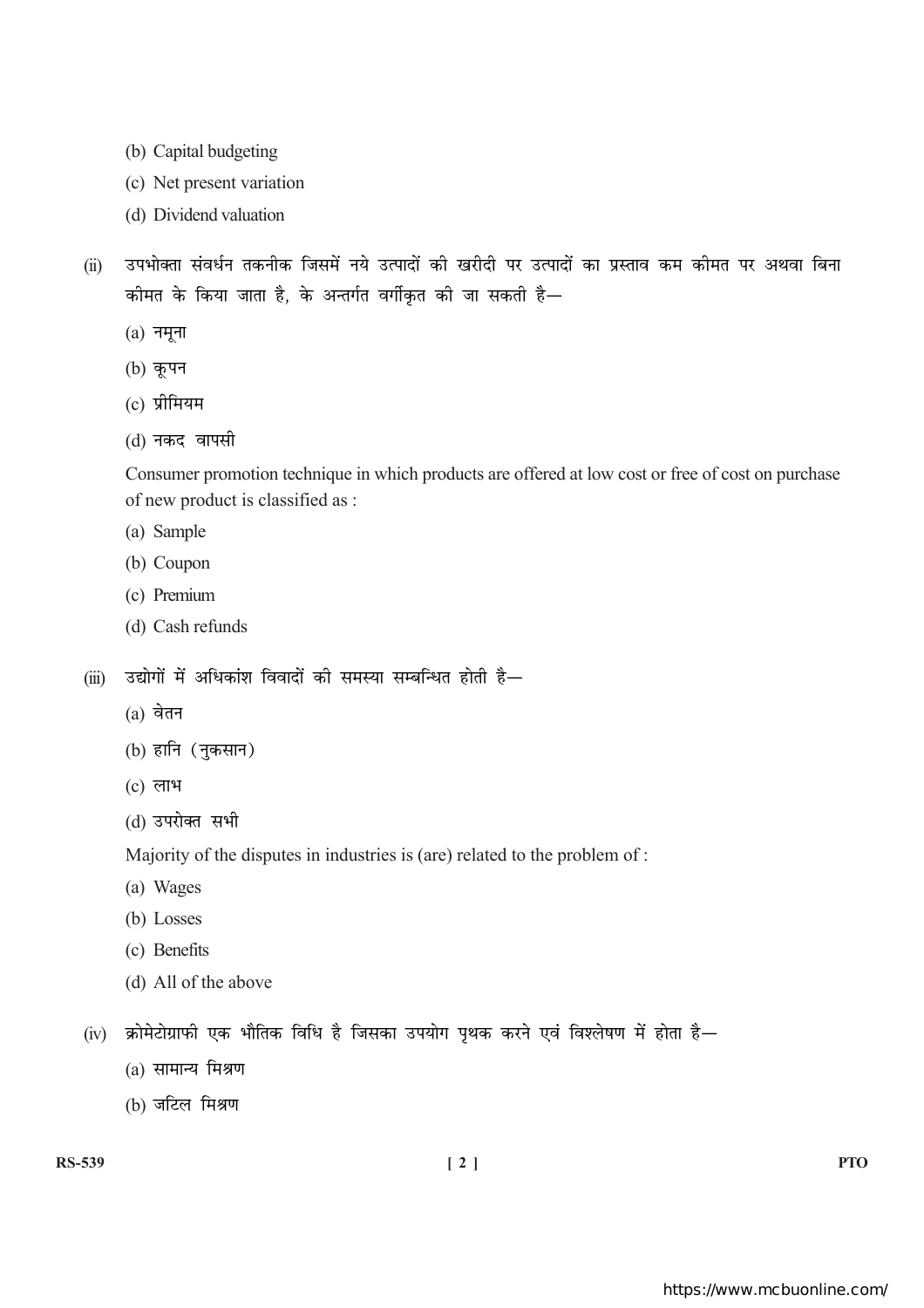(c) चिपचिपा मिश्रण

 $(d)$  धातुयें

Chromatography is a physical method that is used to separate and analyse :

(a) Simple mixture

(b) Complex mixture

- (c) Viscous mixture
- (d) Metals

(v) दोहरे शिखर (डबलेट) की केन्द्र के बीच की दूरी को कहा जाता है-

- (a) युग्मन स्थिरांक
- (b) चक्रण स्थिरांक
- (c) चक्रण चक्रण युग्मन
- (d) रासायनिक शिफ्ट

The distance between the centers of the peak of doublet is called as :

- (a) Coupling constant
- (b) Spin constant
- (c) Spin spin coupling
- (d) Chemical shift

## खण्ड-ब

## **Section-B**

# (लघु उत्तरीय प्रश्न) (Short Answer Type Questions)

 $5 \times 2 = 10$ 

**नोट** : सभी **पाँच** प्रश्नों के उत्तर दीजिए। प्रत्येक इकाई से **एक** प्रश्न करना अनिवार्य है। प्रत्येक प्रश्न 2 अंकों का है। Note: Attempt all five questions. One question from each unit is compulsory. Each question carries 2 marks.

# इकाई-I Unit-I

# 2. पूँजी बजट से आप क्या समझते हैं?

What do you mean by Capital Investment?

**RS-539** 

**PTO**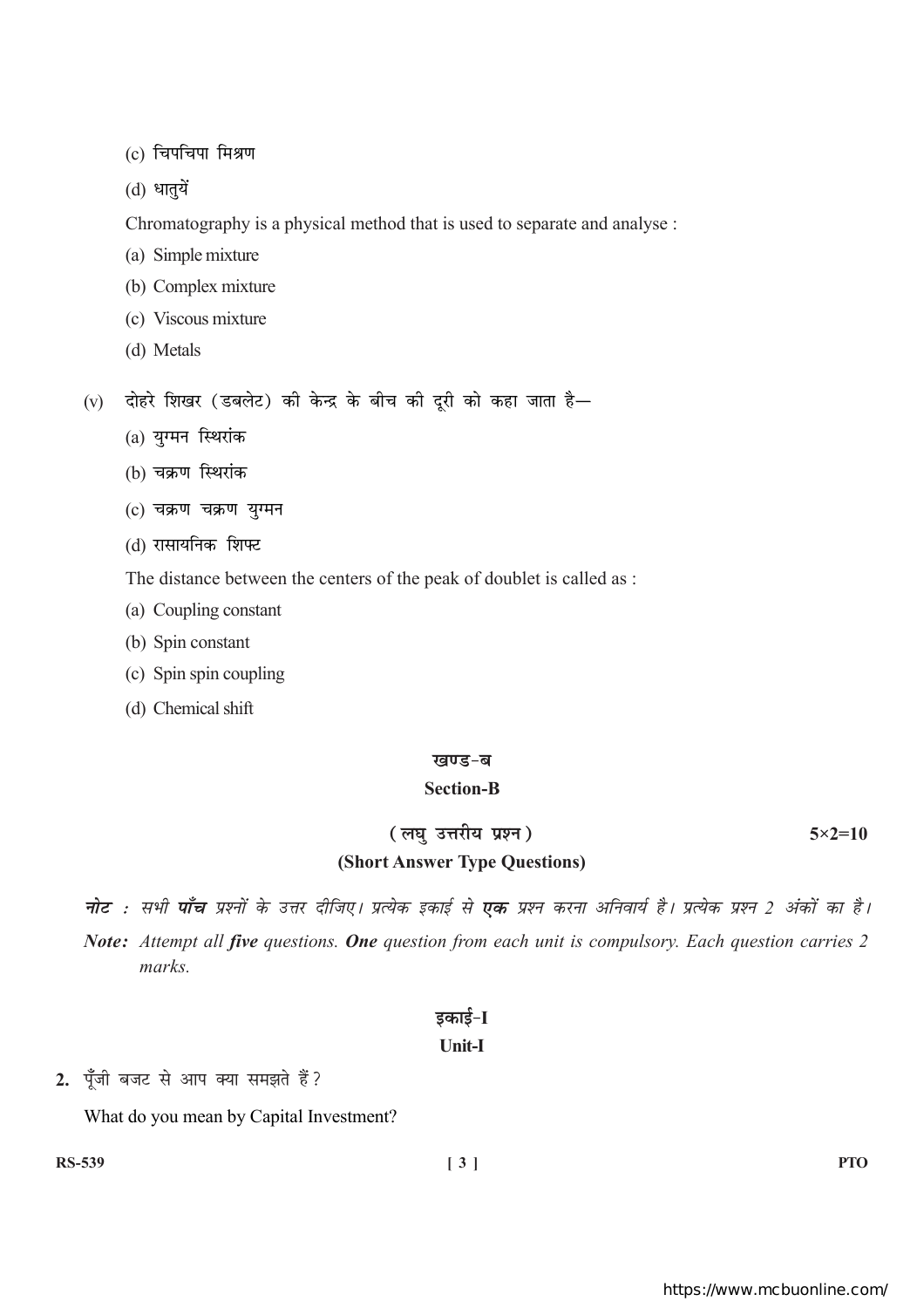#### अथवा

#### $Or$

लागत लेखांकन के तत्त्वों (पहलुओं) पर टिप्पणी लिखिये। Write a note on elements of Cost Accounting.

# डकाई-II

# Unit-II

3. पद 'लाभप्रदता मानदंड' से आप क्या समझते हैं ? What do you understand by term 'Profitability Criteria'? अथवा  $Or$ उत्पादन कार्यक्रम पर संक्षेप में टिप्पणी लिखिये।

Write a short note on Production Scheduling.

# डकाई-III Unit-III

4. प्रबन्धन का कार्य पर टिप्पणी लिखिये।

Write a short note on Function of Management.

#### अथवा

#### **Or**

निर्णय लेना एवं आयोजन की योजना से आप क्या समझते हैं ?

What do you understand by Decision making and Planning organising?

# डकाई- $IV$ **Unit-IV**

5. क्रोमेटोग्राफी की विस्तार से व्याख्या कीजिये। Explain chromatography in detail.

#### अथवा

#### **Or**

विश्लेषण को आधुनिक इन्स्ट्रूमेन्टल विधियों को समझाइये। Explore modern instrumental methods of analysis.

**PTO**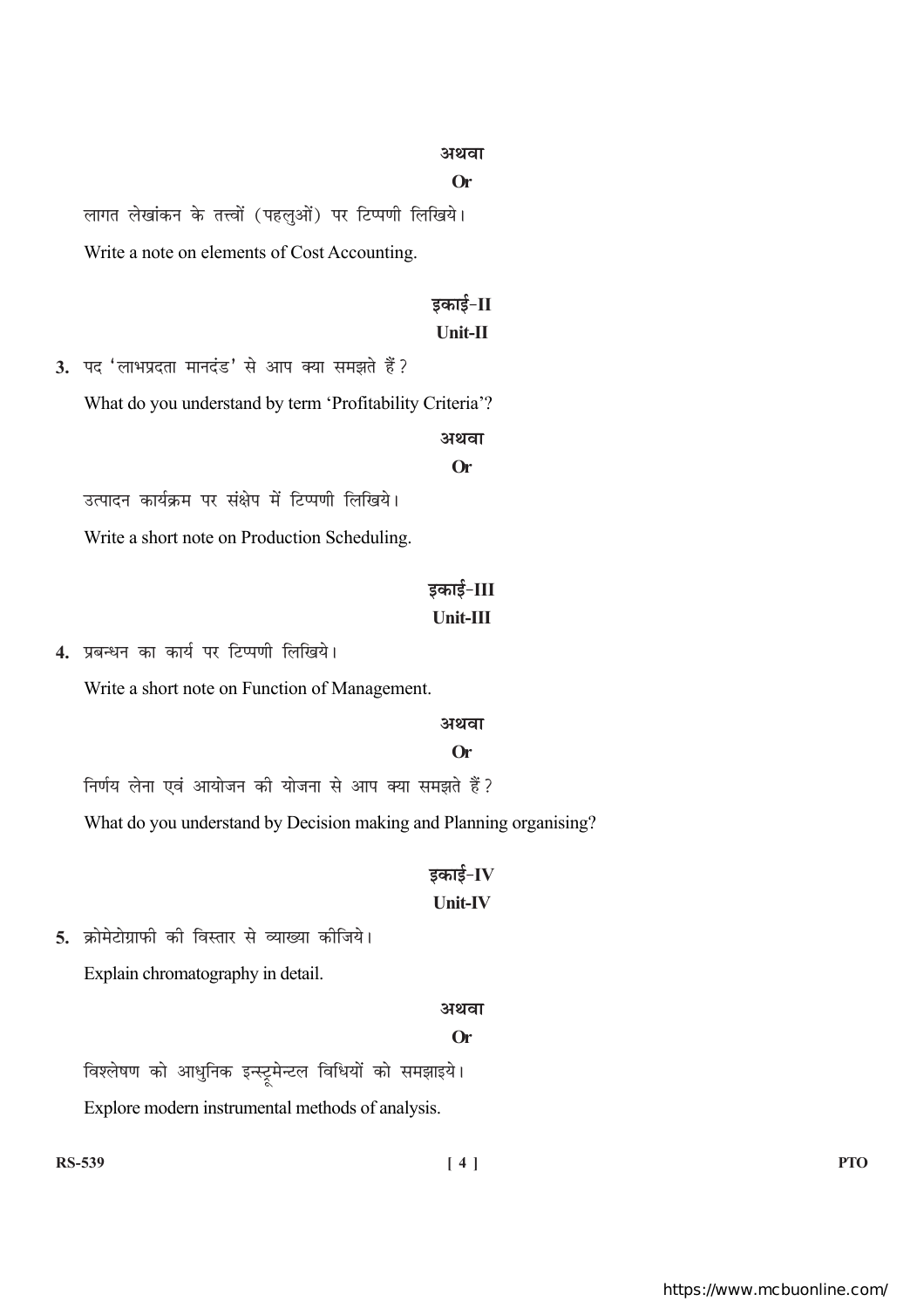## डकाई– ${\bf V}$

## **Unit-V**

6. नमूना प्रक्रिया (सेम्पलिंग प्रोसीजर) की संक्षेप में व्याख्या कीजिए। Describe in short sampling procedure.

#### अथवा

#### $Or$

ठोस, द्रव एवं गैस के नमना तैयार करने की तकनीकी की संक्षेप में चर्चा कीजिये।

Discuss briefly techniques of sampling of solid, liquid and gases.

#### खण्ड-स

#### Section-C

(दीर्घ उत्तरीय प्रश्न)

 $5 \times 5 = 25$ 

#### (Long Answer Type Questions)

**नोट** : सभी **पाँच** प्रश्नों के उत्तर दीजिए। प्रत्येक इकाई से **एक** प्रश्न करना अनिवार्य है। प्रत्येक प्रश्न 5 अंकों का है। Note: Attempt all five questions. One question from each unit is compulsory. Each question carries 5 marks.

#### इकाई-I

## **Unit-I**

7. मूल्य ह्रास पर चर्चा कीजिये। मूल्य ह्रास के निर्धारण की विधियों को लिखिये।

Discuss on Depreciation. Write down methods of determining depreciation.

#### अथवा

## $Or$

बजट निवेश के आंकलन हेतु जो विधियाँ प्रचलन में है उन पर निबन्ध लिखिये।

Write an essay on methods employed for the estimation of capital investment.

# डकाई-II

# $\overline{\text{Unit-II}}$

8. मृल्य निर्धारण नीति पर निबन्ध लिखिये।

Write an essay on Pricing Policy.

|               | अथवा               |            |
|---------------|--------------------|------------|
|               | <b>Or</b>          |            |
| <b>RS-539</b> | $\left[ 5 \right]$ | <b>PTO</b> |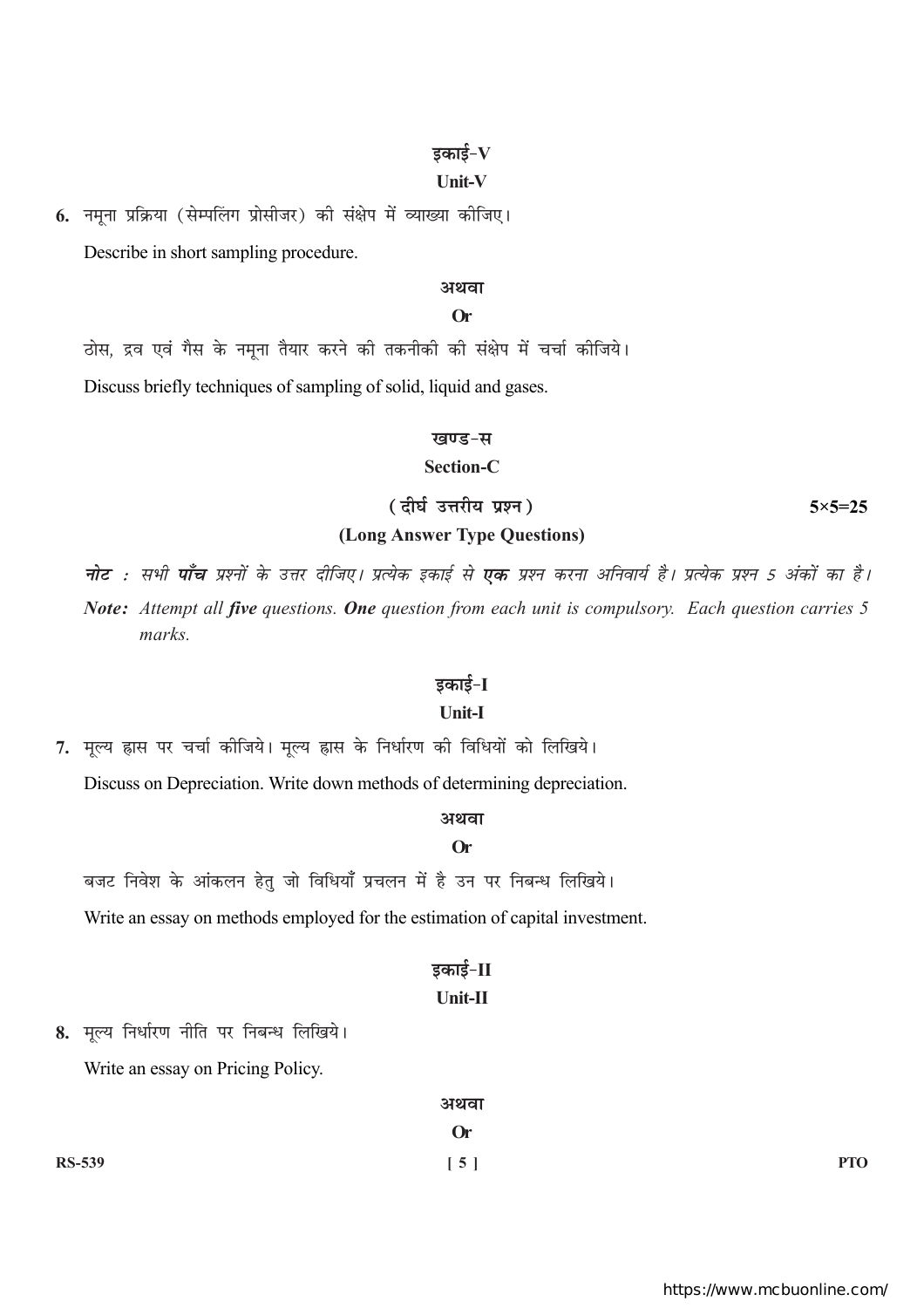संक्षेप में टिप्पणी लिखिये-

(a) लाभ-अलाभ स्थिति

(b) अनुकूलतम इष्टतम बैच आकार

Write short notes on :

(a) Break even point

(b) Optimum batch sizes

# डकाई-III

# $Unit-III$

9. उद्योगकरण में वैज्ञानिक प्रबन्धन की अवधारणा पर विस्तार से चर्चा कीजिये। Discuss in detail: concept of scientific management in industry.

#### अथवा

## **Or**

टिप्पणी लिखिये-

(a) निर्देशन और नियन्त्रण तकनीक

(b) सूची नियन्त्रण तकनीक

Write notes on :

(a) Directing and Control Techniques

(b) Inventory control techniques

# इकाई- $IV$

## **Unit-IV**

10. विस्तार से चर्चा कीजिये : जी०एल०सी० (GLC) एवं एच०पी०एल०सी०

(जी०एल०सी० = गैस लिक्विड क्रोमेटोग्राफी

एच॰पी॰एल॰सी॰ = हाई परफार्मेंस लिक्विड क्रोमेटोग्राफी)

Discuss in detail GLC and HPLC.

 $(GLC = Gas liquid chromatography,$ 

 $HPLC = High performance liquid chromatography)$ 

## अथवा

**Or**